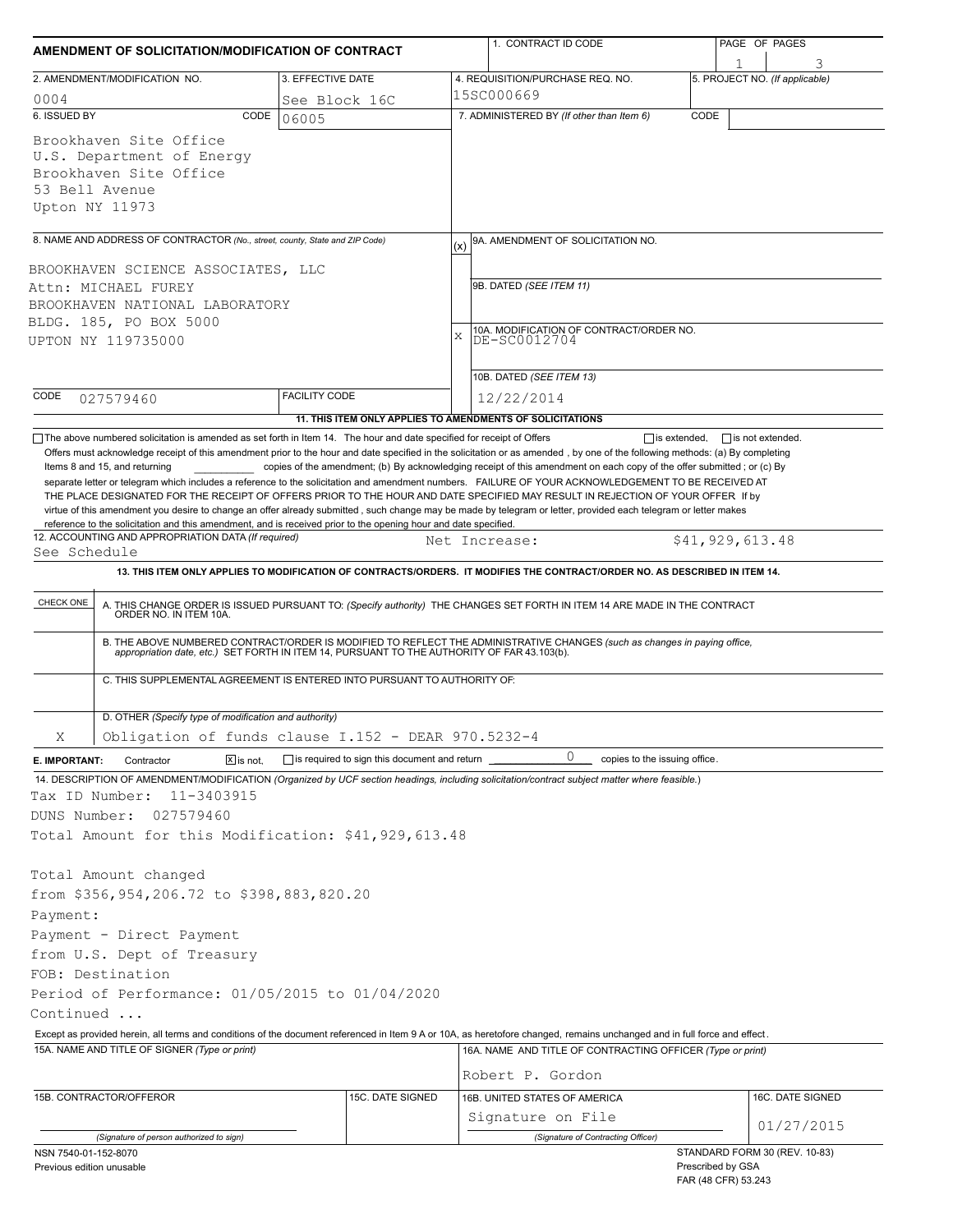**CONTINUATION SHEET** DE-SC0012704/0004 2 3 REFERENCE NO. OF DOCUMENT BEING CONTINUED **Example 2008** PAGE OF

NAME OF OFFEROR OR CONTRACTOR

BROOKHAVEN SCIENCE ASSOCIATES, LLC

| Change Item 00001 to read as follows (amount shown<br>is the total amount):                                                                                                                                                                                                                                                                                                                                                                                                                                                                                                                                                                                                                                                                                                                                                                                                                                                                                                                                                                                                                                                                                                                                                                                                                                                                                                                                                                                                                                                                                                                                                                                             |  |                |
|-------------------------------------------------------------------------------------------------------------------------------------------------------------------------------------------------------------------------------------------------------------------------------------------------------------------------------------------------------------------------------------------------------------------------------------------------------------------------------------------------------------------------------------------------------------------------------------------------------------------------------------------------------------------------------------------------------------------------------------------------------------------------------------------------------------------------------------------------------------------------------------------------------------------------------------------------------------------------------------------------------------------------------------------------------------------------------------------------------------------------------------------------------------------------------------------------------------------------------------------------------------------------------------------------------------------------------------------------------------------------------------------------------------------------------------------------------------------------------------------------------------------------------------------------------------------------------------------------------------------------------------------------------------------------|--|----------------|
|                                                                                                                                                                                                                                                                                                                                                                                                                                                                                                                                                                                                                                                                                                                                                                                                                                                                                                                                                                                                                                                                                                                                                                                                                                                                                                                                                                                                                                                                                                                                                                                                                                                                         |  |                |
| 00001<br>M&O contract for BNL                                                                                                                                                                                                                                                                                                                                                                                                                                                                                                                                                                                                                                                                                                                                                                                                                                                                                                                                                                                                                                                                                                                                                                                                                                                                                                                                                                                                                                                                                                                                                                                                                                           |  | 398,883,820.20 |
| Accounting Info:<br>Estimated value \$650,000,000 per year Fund: 00000<br>Appr Year: 0000 Allottee: 00 Report Entity:<br>000000 Object Class: 00000 Program: 0000000<br>Project: 0000000 WFO: 0000000 Local Use: 0000000<br>Funded: \$0.00<br>Accounting Info:<br>See AFP dated 1-14-2015 located at BHSO [Non-App]<br>Fund: 00000 Appr Year: 0000 Allottee: 00 Report<br>Entity: 000000 Object Class: 00000 Program:<br>0000000 Project: 0000000 WFO: 0000000 Local Use:<br>0000000<br>Funded: \$0.00<br>Accounting Info:<br>See AFP dated 1-14-2015 located at BHSO [WFO App]<br>Fund: 00000 Appr Year: 0000 Allottee: 00 Report<br>Entity: 000000 Object Class: 00000 Program:<br>0000000 Project: 0000000 WFO: 0000000 Local Use:<br>0000000<br>Funded: \$0.00<br>Accounting Info:<br>See AFP dated 1-14-2015 located at BHSO [DOE App]<br>Fund: 00000 Appr Year: 0000 Allottee: 00 Report<br>Entity: 000000 Object Class: 00000 Program:<br>0000000 Project: 0000000 WFO: 0000000 Local Use:<br>0000000<br>Funded: \$0.00<br>Accounting Info:<br>See AFP dated 1-26-2015 located at BHSO Fund:<br>00000 Appr Year: 0000 Allottee: 00 Report Entity:<br>000000 Object Class: 00000 Program: 0000000<br>Project: 0000000 WFO: 0000000 Local Use: 0000000<br>Funded: \$0.00<br>Accounting Info:<br>See AFP dated 1-26-2015 located at BHSO [Non-App]<br>Fund: 00000 Appr Year: 0000 Allottee: 00 Report<br>Entity: 000000 Object Class: 00000 Program:<br>0000000 Project: 0000000 WFO: 0000000 Local Use:<br>0000000<br>Funded: \$113,059.54<br>Accounting Info:<br>See AFP dated 1-26-2015 located at BHSO [App]<br>Fund: 00000 Appr Year: 0000 Allottee: 00 Report |  |                |